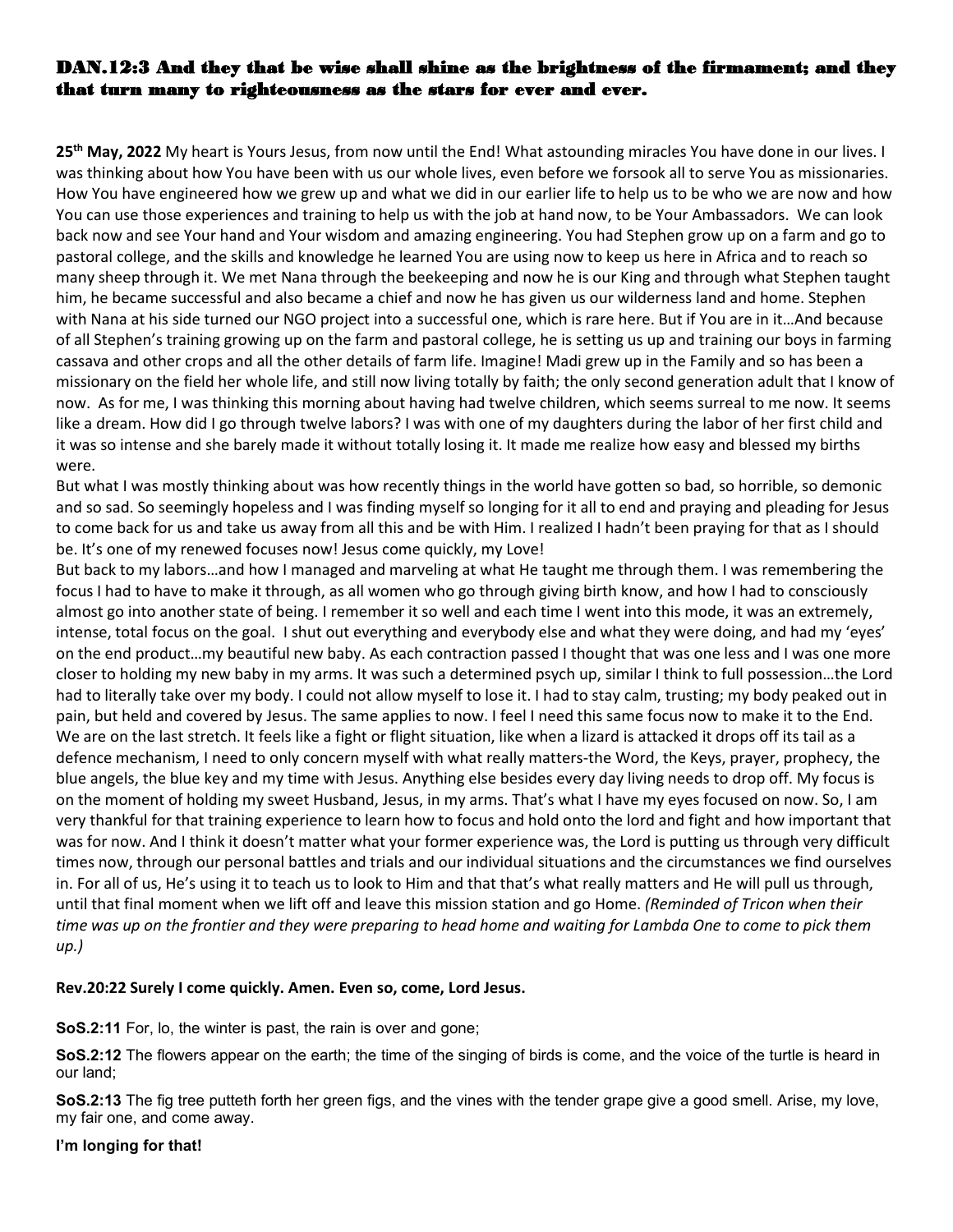## **Oh, but the sifting…**

**(Prophecy) (Jesus)**And to My children who say that they have not had the experiences of their mother and father and have no training as such, or talents or worldly experience- I gave birth to you under the apple tree in My own garden and you have been nurtured all your lives in Me and I have set you as a seal upon My heart; My love for you is as strong as death and jealous as hell. My love for you my darling sons and daughters who have forsaken so much, is fierce and blazes; a smoldering fire in My heart. As you give yourselves to Me, you will become like an apple tree among the trees of the forest yourselves, and others will delight to sit in your shade and your fruit will be sweet, because you are My arrows and nestle in My quiver. Consider…you are My proof, My trophies that you chose the prize, the high calling of God and lived your lives as not your own. You will be My testimony that there will be faith among the youth of the army of the Children of David and you will shine as the stars forever and ever. You feel so incapable and so unsure of yourselves and wonder what you are doing and how I am using you, you perhaps look for results and cannot for the life of you see any. Oh, how My heart swells for you, My sweet young brides! So innocent, so pure, so willing to be who Iwant you to be, wanting but not wanting, despite so much heartache and little understanding of where I am taking you sometimes. But many know of you and your living by faith serving Me with all your life, in a foreign land, having given up the things of this world, including boyfriends and girlfriends and family and your own children. You look for a better country and will wait because of your love for Me. And know that many are encouraged and are given much faith and hope that I am raising My army of bones and that it is not just some fanciful notion but that you young people are actually doing it, proving that it can be done.

And even right where you are, you are a testimony. And what about the Millennial leadership training you are receiving? It may seem insignificant to you now, but you will be thankful when the time comes. Please My loves, do not fret or languish, I see what battles and trials you are going through and I see that they are maturing you and even though you feel shame for how you've handled your trials by either curling up on a bed for a week starving yourself or being angry at Me for what I am asking of you and saying you simply can't do it, then feeling so ashamed and unworthy because of your reactions, look up and see My beautiful yellow stars sparkling just for you, reminding you of My love for you and what I did and would still do for you. They are shining for you…and everything you do for Me, My doves.

It is a sifting, and as your parents had to be tried by fire so must you. Will you be standing on My return? Use the keys, My beloveds, for therein lies your power to be able to make it through. The keys are your guiding light. They are the light that will show you the way. They will show you the veracity of anything you are going through, anything you face and anything false will fall away and what is true will stand strong. This is the year of the keys. This year you shall learn to wield them as swords, for there is great clashing, great war within the realm of the spirit. The keys can lock and bind your carnal mind and unleash to you the gifts of faith and according to your belief in the keys so will the power you derive from them. Ask the keys to increase your faith and they will.

**1PE.1:7** That the trial of your faith, being much more precious than of gold that perisheth, though it be tried with fire, might be found unto praise and honour and glory at the appearing of Jesus Christ:

**1PE.1:8** Whom having not seen, ye love; in whom, though now ye see him not, yet believing, ye rejoice with joy unspeakable and full of glory:

**SoS.6:9 THE BELOVED** My dove, my perfect one, is the only one, the only one of her mother, the favorite of the one who bore her. The daughters saw her and called her blessed, the queens and the concubines, and they praised her. **SoS.6:10** Who is she who looks forth as the morning, Fair as the moon, Clear as the sun, Awesome as an army with banners? **(…and they were all yellow)**

**Jesus, our BELOVED:** Look at the stars

Look how they shine for you

And everything you do **(We are stars and we come in the likeness of the one star Jesus)**

Yeah, they were all yellow **(Ps.47:4 He counts the stars and calls them all by name.)**

I came along

I wrote a song for you

And all the things you do **(SoS.4:1 Behold, thou art fair, my love; behold, thou art fair!)**

And it was called "Yellow"

So then I took my turn

Oh, what a thing to have done **(ROM.5:8 But God commendeth his love toward us,in that, while we were yet**

**sinners, Christ died for us.)**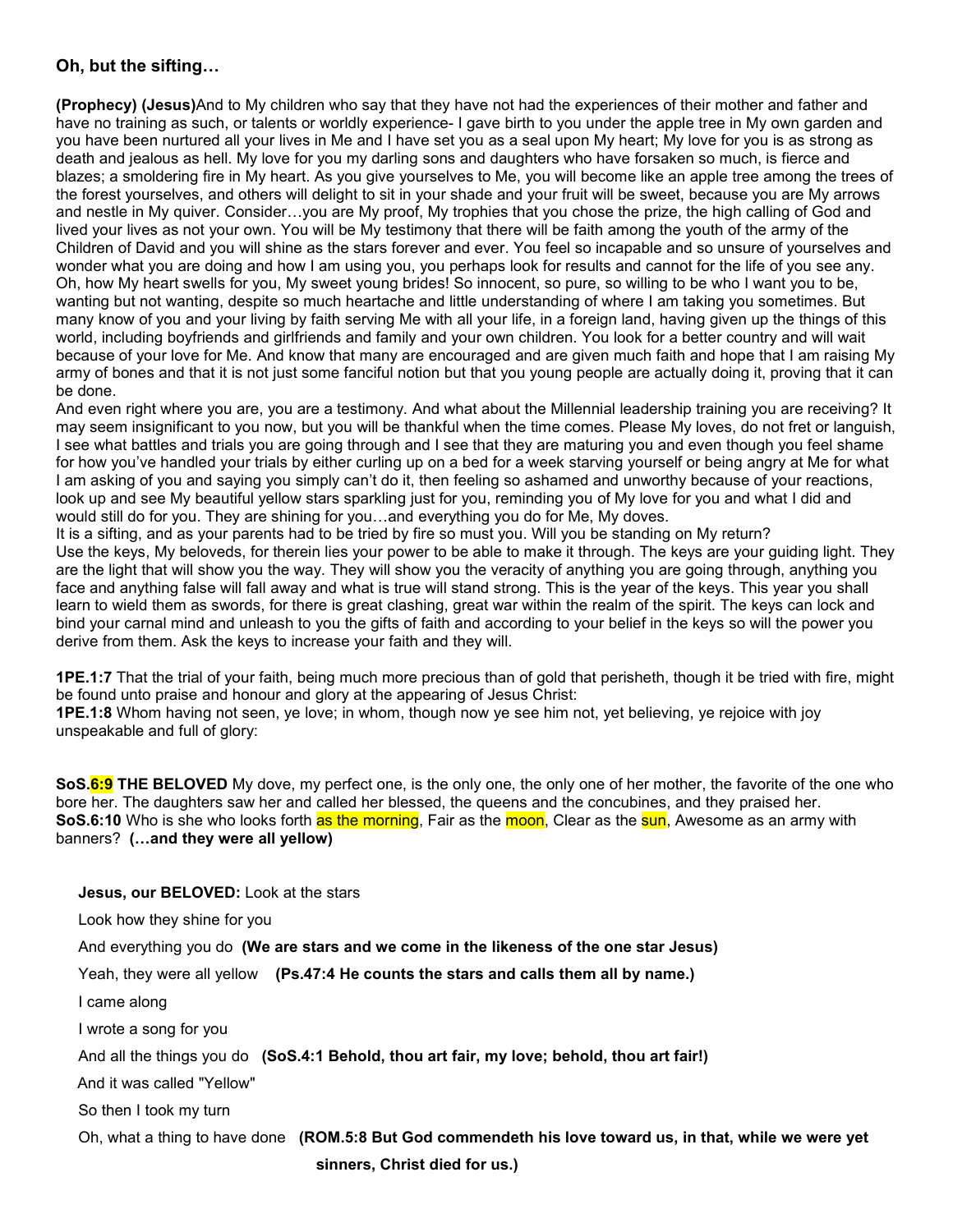And it was all yellow your skin, oh yeah, your skin and bones (Ooh) turn into something beautiful **(1Jn4:19 We love Him because He first loved us.)** (Ah) and you know, you know I love you so You know I love you so I swam across I jumped across for you Oh, what a thing to do **(1Jn3:16 We know this, that He laid down His life for us…)** 'Cause you were all yellow I drew a line I drew a line for you Oh, what a thing to do **(Jn10:11 I am the good shepherd; the good shepherd lays down His life for the sheep)** And it was all yellow and your skin, oh yeah, your skin and bones (Ooh) turn into something beautiful (Ah) and you know, for you, I'd bleed myself dry **(Jn10:10b I am come that they might have life, and that they** For you, I'd bleed myself dry **might have it more abundantly.)** It's true Look how they shine for you Look at the stars Look how they shine for you And all the things that you do!

My sweet sweet brides, the depths of My love for you is unfathomable. Those stars are My ever present reminder to you that they are always shining out My love ...just for you. They sparkle, they scintillate, they **mesmerize; they are My deep love for you and all you do for Me.**

### I am fashioning you as a jewel for royalty, precious and valuable in My sight--brilliant and gorgeous as it sparkles **and reflects My light and My love!**

Yes, it is a long, hard road, and you must endure the tapping here and the tapping there of the Jeweler's knives. It is painful. You feel the loss, and you feel that your life isuseless, that this chiseling and tooling will go on forever, that there will be no end to it. But fear not, My precious one, for I have you in My hands; I hold you in My arms. This tooling and this chiseling is straight from My hand. It is My plan to create of you My special precision tool, rare in quality, beautiful and magnificent. (FJWL2:37)

He'll reward you greatly--not just enough to make your sacrifices seem worthwhile, but He'll reward you so much that it'll make you cry and wonder how you could have ever squirmed and murmured about having to give so **little to Him when you're faced with everything you receive in return! (ML 3186:40)**

**\*\*\***

#### PSA.68:13 Though ye have lien among the pots, yet shall ye be as the wings of a dove covered with silver, and **her feathers with yellow gold.**

There is a way of living above these things! No matter what it is in your life, there is a way you can make wings out of your weights, the weights that so easily beset you and tie your soul down. Wings are often born out of weights.

When wearied with the strain of it all, we can fly to God. God has the victory for us, God has an answer for our problems. God does have the answer if we're obedient to Him. Search your heart and make sure that the obedience in there. There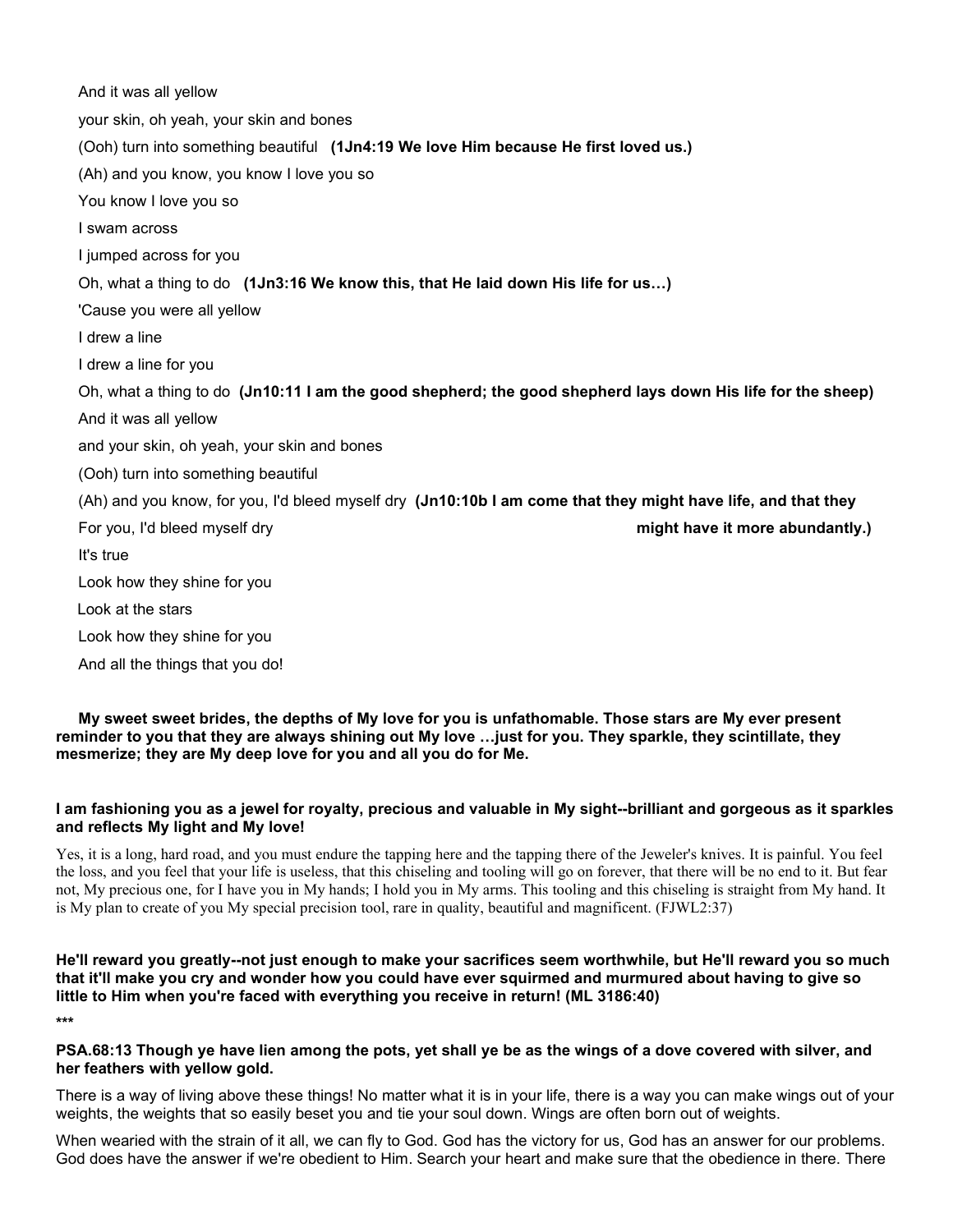is some reason for these things happening and why you haven't gotten the victory, because there is victory through Jesus. "Thanks be to God, which giveth us the victory through our Lord Jesus Christ." -- 1Cor.15:57. You can fly to God for the rest which He has promised.

You can fly on the wings of prayer and faith, and get the relief that He alone can give you. An acquaintance of mine has this little poem tacked above her sink, which reminds me of the beautiful verse, "Though ye have lien among the pots, yet shall ye be as the wings of a dove covered with silver, and her feathers with yellow gold." -- Psa.68:13.

"Lord of all pots and pans and things, Since I've no time to be a saint by doing lovely things, Or watching late with Thee, Or dreaming in the dawn light, Or storming Heaven's Gate, Make me a saint by getting meals, And washing up the plates."

David knew the secret of how to mount up with wings as a dove, he knew how to mount above all these things, and live above them. He just put it all in God's hands and left it with the Lord. (Wings Out of Weights [#127]) **\*\*\***

Nay, I could not be such a Husband that would neglect the care of a wife so precious unto Him! For you are My precious one, My darling Bride, My yielded and obedient wife who seeks to do My slightest bidding, who loves Me with all of her heart and who lays down her life and body in service for Me, because of her great love for Me and My children. Would I not care for her as My beloved? Would I not cherish her as the precious treasure she is unto Me? Would I not help her and deliver her from every evil thing and provide her every need and surround her with My Love? Yea, I will do all of these things, and more.

But the key is faith--faith in My Love, faith in My promises, faith to obey in spite of the odds, in spite of overwhelming obstacles and seemingly impossible situations. For this is the proof of My Bride's love--her faith in Me, her faith in My Words, and her faith in My power to fulfill them. Her great love for Me is manifest in her faith-**the golden key of faith.**

So guard this precious treasure I have given you, this golden key of faith. It is something that must be kept through constant care and nurturing and feeding from My Words, which are spirit and life. By doing these things, by believing and receiving and imbibing and drinking in and partaking of My Words, you keep the golden key of faith bright and shiny and polished, and you will be well able to use it to open many mighty doors of My blessings for all that you need in every area of your life. For you are My precious Bride and loving wife, and I love you. (Problems and Solutions! Part 5 [#3073])

# I claim the key of determination for each of our precious loved ones. You said, "This key will be instrumental in fighting the Enemy, and overcoming, and being successful. This key enables you to fight on when you don't feel like it. It keeps you from giving up and surrendering to defeat. This key of determination gives you the strength to persevere-**-to continue fighting till you see victory" (ML #3532:83, GN 1123).**

(Jesus:) You, My children of David of the second generation, face a unique struggle. You face a battle that has not been fought by any yet on the face of the Earth. It's a great battle, for you are destined for a unique mission. The Enemy knows this, and so he fights you hard. Hearing about the spiritual warfare that is waged has become so common that to most of you it's nothing more than a cliché. You fail to realize the great truth behind it. If you were more aware of it and how real and how true it is, you wouldn't let these battles dissuade you. The Enemy's attacks would be much less powerful against you. But because you choose to see things from the realm ofthe flesh, from circumstances and outward appearances in the physical realm, the attack is much greater and it influences you and hinders you much more. If you could only see how much the Enemy hates you, how severely he attacks you, and how terrified he is of you and the future that you have been promised, you would have renewed strength to withstand his attacks. You would have faith to continue hanging on. You would fight back, knowing that his strength is little and that he has but a short time- thus the increased intensity of the battles. If you could only see through the veil to the other side--into the mysterious spirit world--it would all become clear. You would understand why you suffer such big trials; why sometimes one thing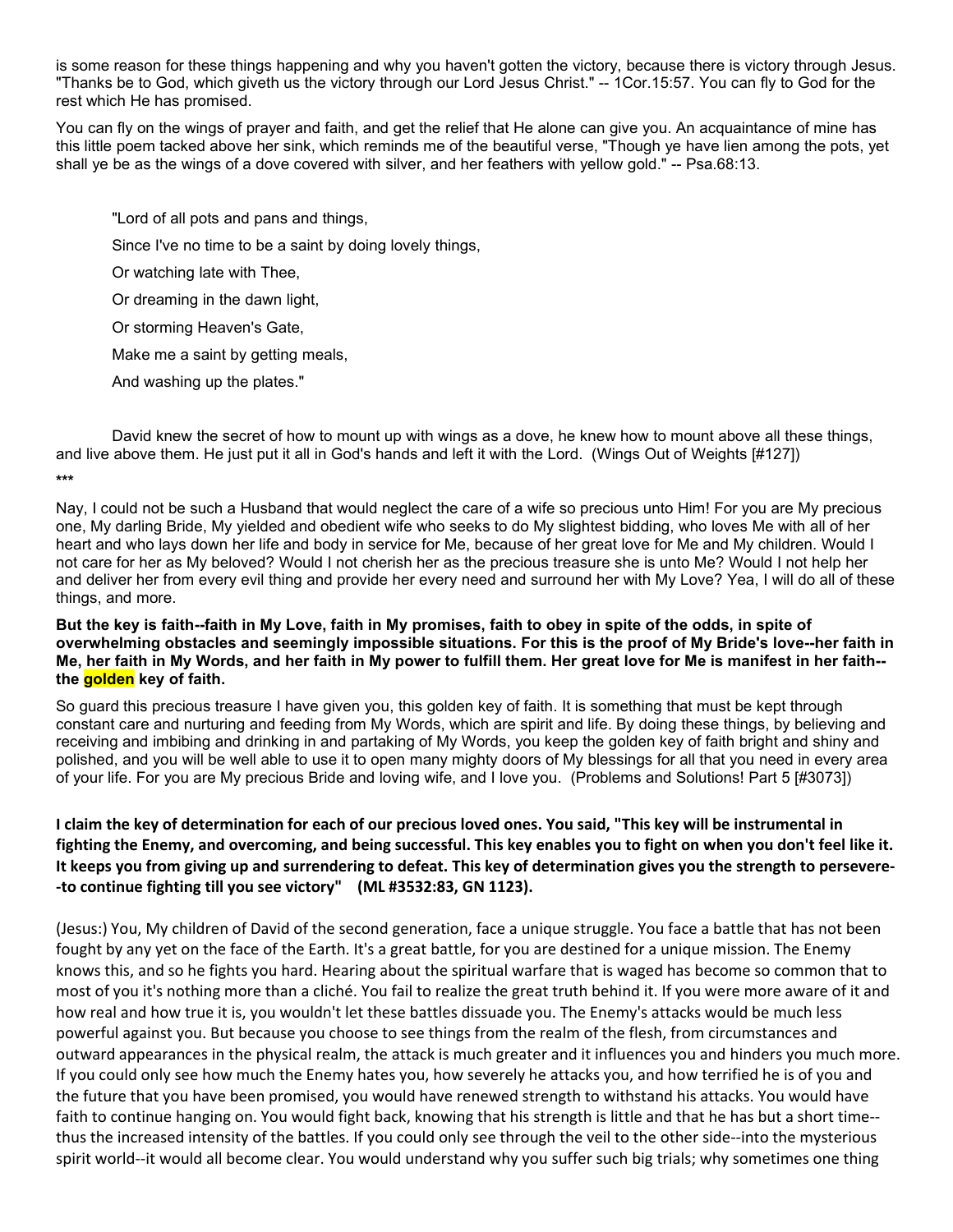after another goes wrong; why you feel so lonely and your mind undergoes such arduous strain, struggling with the questions of life. You wouldn't mind the struggle half as much, because the purpose would be clear. When you lack purpose, you lack the strength to continue.You might wonder how long the tests will continue, and if you have the strength to make it through these very strenuous battles which seem to just keep coming and coming and coming. You might wonder why I let them continue to come, and why I don't put a stop to them. As I have said, you of the second generation have a special calling, a unique destiny. You who endure will be blessed to partake in the culmination of all that has gone before you, the final scene of the play, the grand finale, the last leg of the race, the cherry on top, the orgasm, the greatest moments in the history of mankind! You'll be the star players! That, My loves, is your destiny. That's what you were born and created for. That's what you've been prepared for, and continue to be prepared for. And that is a very great honor.

(David:) You are it! You are the chosen ones for this millennium, and this ismy millennialcry of revolution! It's time to take a stand! It's a time of decision. **The revolution continues**, and I need you to be a part ofit. I need you to choose to break away from the System. I need you to choose revolution above popularity. I need you to choose discipleship over fame and glory. I need you to choose to be despised by the world in order to fulfill your destiny. The Family's future is at stake, because if you young people don't take up the challenge, don't choose to hold high the torch of revolution, don't allow the shocking truths of the spirit to burn brightly in your hearts, then who will carry on? I need you to be proud of the truths you hold in your hearts. I need you to be proud of your heritage and upbringing. I need you to be proud of being a dropout, an iconoclast, a new-millennium revolutionary. Just as Icalled your parents of the first generation to forsake all and drop out many years ago, I'm calling you to do the same now. I can't promise you fame, popularity, riches, honor or glory. But I do promise you challenge, fulfillment, joy, deep happiness, and thrills of the spirit that will be more than enough to sustain you. I can't promise you a comfortable life of pleasure and peace, because the life of a disciple is uncomfortable, difficult, and a spiritual battle. But I can promise that you'll never regret a life lived for Jesus! (To My Mighty Youth Army Book 1, Compilation #16 of TCOD pubs on the subject, by theaudiokey.com team - April 2018) You must see things in the spirit! You've got to choose to see things with the eyes of faith, because there's so much that can never be explained in carnal or fleshly terms. To choose the road of faith is a choice you have to make! It's a *choice no one else can make for you!* But *it's a vital choice!* (31)

Yours is a life of faith. It's a life of basing your actions, your choices, your belief system, your everything, on My Word, and ignoring everything else when necessary. It's a life that will be greatly rewarded when you step out of the surreal façade the Enemy so carefully sets up to snare mankind and you're able to see--not through a glass darkly, but face to face--how things truly are. It will be like Neo stepping out of the matrix and seeing reality for the first time. You'll be so glad you gave your life to set others free. (33)

You're grown up. You're mature. I'm asking you to do the things that men of faith do: Step out on the water, walk to Me, and trust that I will keep you afloat. (48) **(PFTCOD5-Faith is Trusting and Knowing)**

# And so you go along, faithfully following it as I would want you to, using the lamp of My Word to see the **way at night, or the sun of My love and warmth to see it by day.** (Xn 023)

**10-May-2022 (Jesus speaking:)**Dear son, I love every bit of you. So, I ask. Will you stand firm in My promises, will you fight for others and the gospel? Will you believe even when the ones you fight for don't believe and have stopped fighting? Will you be the one that stands his ground when faced with a great multitude of devils and people who only seek to destroy you? Will you do what I did on the cross just before I gave My spirit to My Father? Ikept on fighting until My last breath. You know why? It's because I knew that I was fighting for the truth, and because of that My Father kept Me straight through His spirit. So, even when you feel down and your adversaries make you feel that there is no hope for you, no hope for others, no hope In Me and My promises, keep on fighting!! Never surrender!! Blast the lies with the truth of My words and stand firm even when it seems that you have lost it all. I will be there to pick you up and make you fly higher then you have ever gone before. And the ones you fight for, they will have the victory according to My promise. Hallelujah.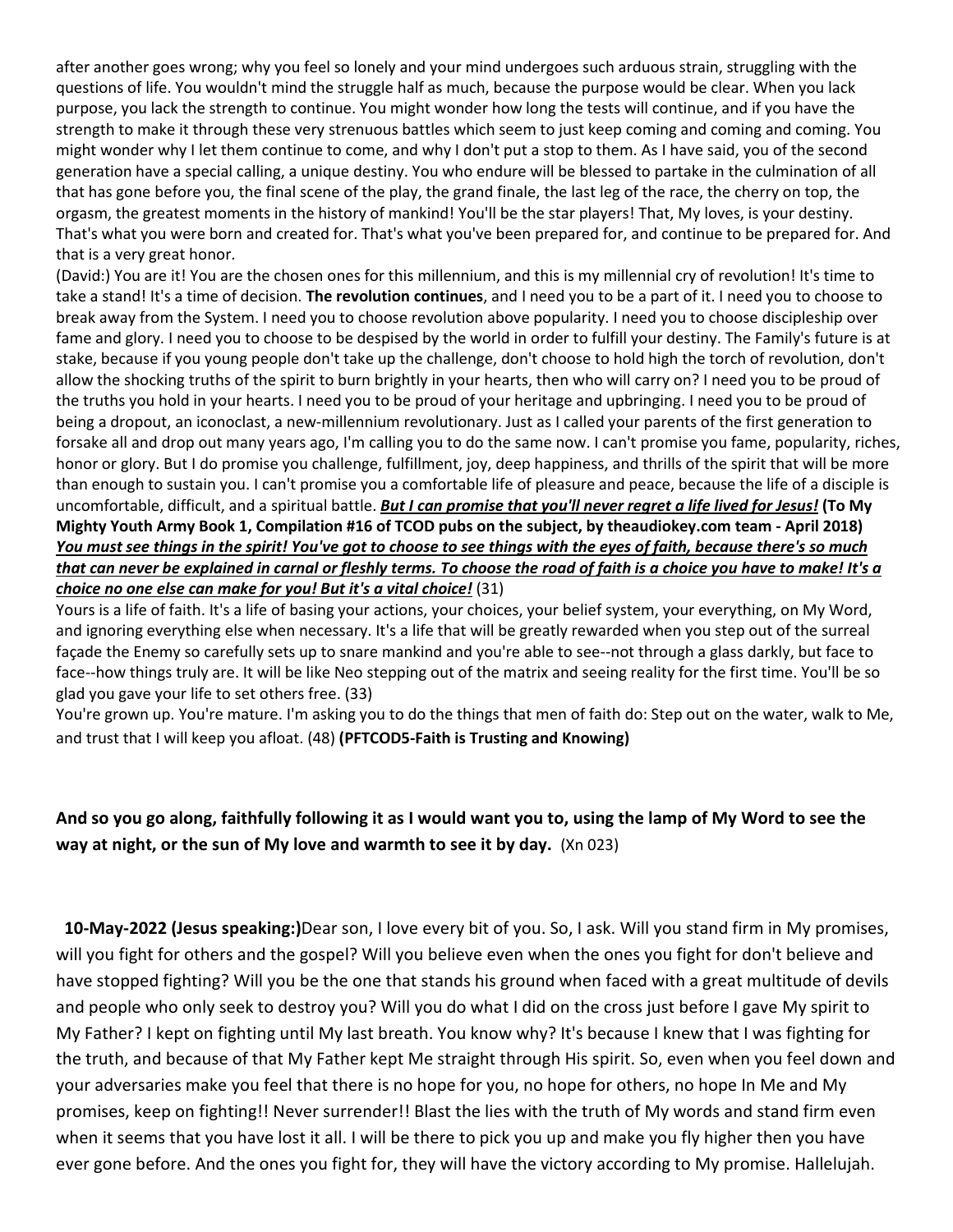Sing praise, and shout out the truth, for the victory will be ours. Amen? Just love through the blue Keysthat I have given thee, and use My humble heart and eyes and you shall come out of this trial better than gold. Better than the **stars**, for the humility of the blue Keys will give you true strength that conquers the world. I love you. (End of message from Jesus) (Esteban)

# \*\*\*

**October 11, 2021—the final key (Prophecy)** Call My loves, call for the final key, for you My children are at the door. Yes it is time, indeed it is time, look at your watch (The Watch)…see how late it is. Inow know that you will not turn back, for you are committed to the cause of David, and to the fulfillment of prophecy. Each little decision to yield, each little decision to say yes have been like the small keys spoken of in the Assembling of the Final Key. It is My promise to David that to his children will I give the honour to slip the last little key into the massive final key that will release the power that will be required to finish the final act of the final play of this era. The end must come; I have been waiting for your obedience, your simple childlike faith, in the Words of David. I have not been waiting for the mighty or strong, not the Saul's but the David's, those that know they are nothing and no-bodies. Even now, as you stand before Me, you see yourselves as nothing special, no one of significance, just street missionaries, going about with pieces of paper like insignificant news boys **and girls performing what you believe to be your Master's bidding.** I will not lie unto David, I will not turn My back on My promises to him, if you will but obey and do your best to fulfill the Words of David I will hand you the final little key that, when slipped into place, will begin the greatest show of power this world has ever seen. Read the prophecy Assembling the Final Key and you will see that I have reserved this moment in history for you, not you, but you, you of the children of David, who through obedience to My Word, come to the place where you now stand. What are you but worms, but it is through your obedience and faith that this key is now being placed in your hands. Go now and in spirit insert the key that lies in your hand; for I tell you plainly that the hour is upon the world, the hour all creation, since the beginning of time has groaned in anticipation for. This is the hour of your destiny, this is the hour that your faith and obedience has brought you to. This is your commission, this is My promise to David and to his children, it is almost finished; in performing this task for Me, one more mate hath found its fulfillment. Doubt not, be not faithless only believe. Go and do, sound the trumpet, sound the charge, insert the key and it will begin, I stand on My Word and I cannot lie. (End of prophecy)

\*\*\*

## Song of Solomon 6:6. As the rind of a pomegranate are thy cheeks, besides that which is hidden within.

As the rind of the pomegranate is the least part of it, and includes all its excellence, so with this soul, its exterior appears of small account in comparison with what is concealed within. The interior is filled with, the purest love and the most advanced graces, but hidden under a very common exterior; for God takes pleasure in hiding away the souls He destines for Himself. Men are not worthy to know them, though the angels admire and respect them even under the humblest external form in the world. Those who judge by the outward appearance alone would believe them very ordinary persons, though they are the delight of God. These are not they who astonish the world by miracles, or the possession of extraordinary gifts; these things are a small matter in their eyes. God hides them for Himself, and is so jealous of them that he will not expose them to the eyes of men, but, on the contrary, He seals them with His seal, as He Himself declares that His Bride is a